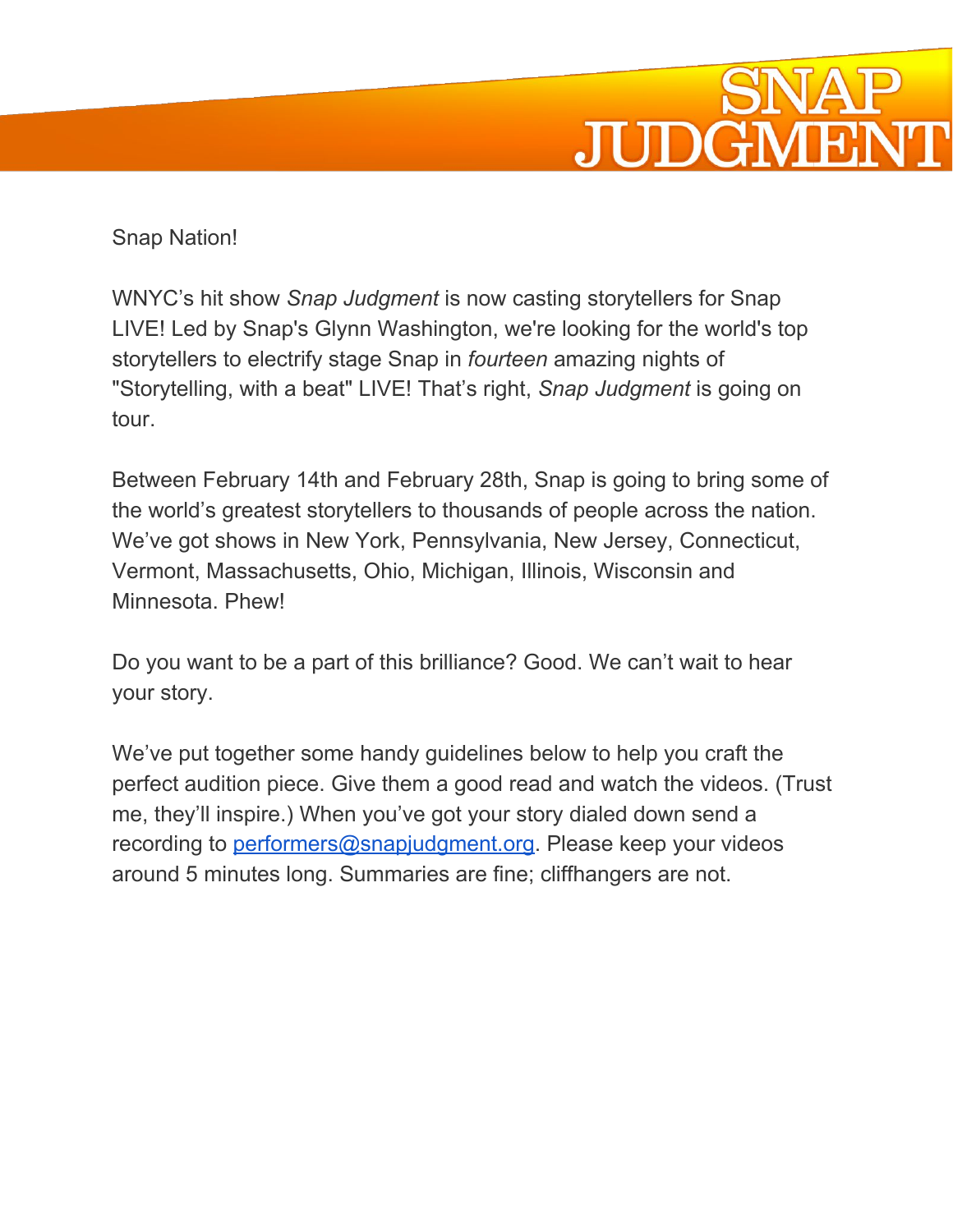

## **How Do I Know If My Story Is Right For Snap Judgment LIVE?**

Snap Judgment is always in the market for cinematic, transportive tales presented by charismatic performers.

- **1. Is there weight to your story?**Do the characters have wants and needs, hopes and fears? Is something real at stake? Is something at stake for more than one person?
- **2. Is your story based around actions that** *you***move forward?** Snap needs plot-heavy stories. This means if you tell us a story that sounds like, "Here's something that happened to me once and here's what it means..." We'll say, "Cool. And then what did you *do*?"
- **3. Is your story surprising?** Does your story play out in a chronological order that gets revealed in an unexpected or novel way?
- **4. Is there something fresh about your story?** Every Snap Judgment story needs to have an unexpected wrinkle, a new element, that makes the listener stop what they're doing and pay attention. If we feel like we've heard this one before (maybe not this precise story, but something super similar) we'll probably pass. For example, we've heard enough, "How I became a writer/actor/stand-up etc." stories to last us a lifetime.
- **5. Does your story have an ending.**We know that life doesn't work like that, but your story should.